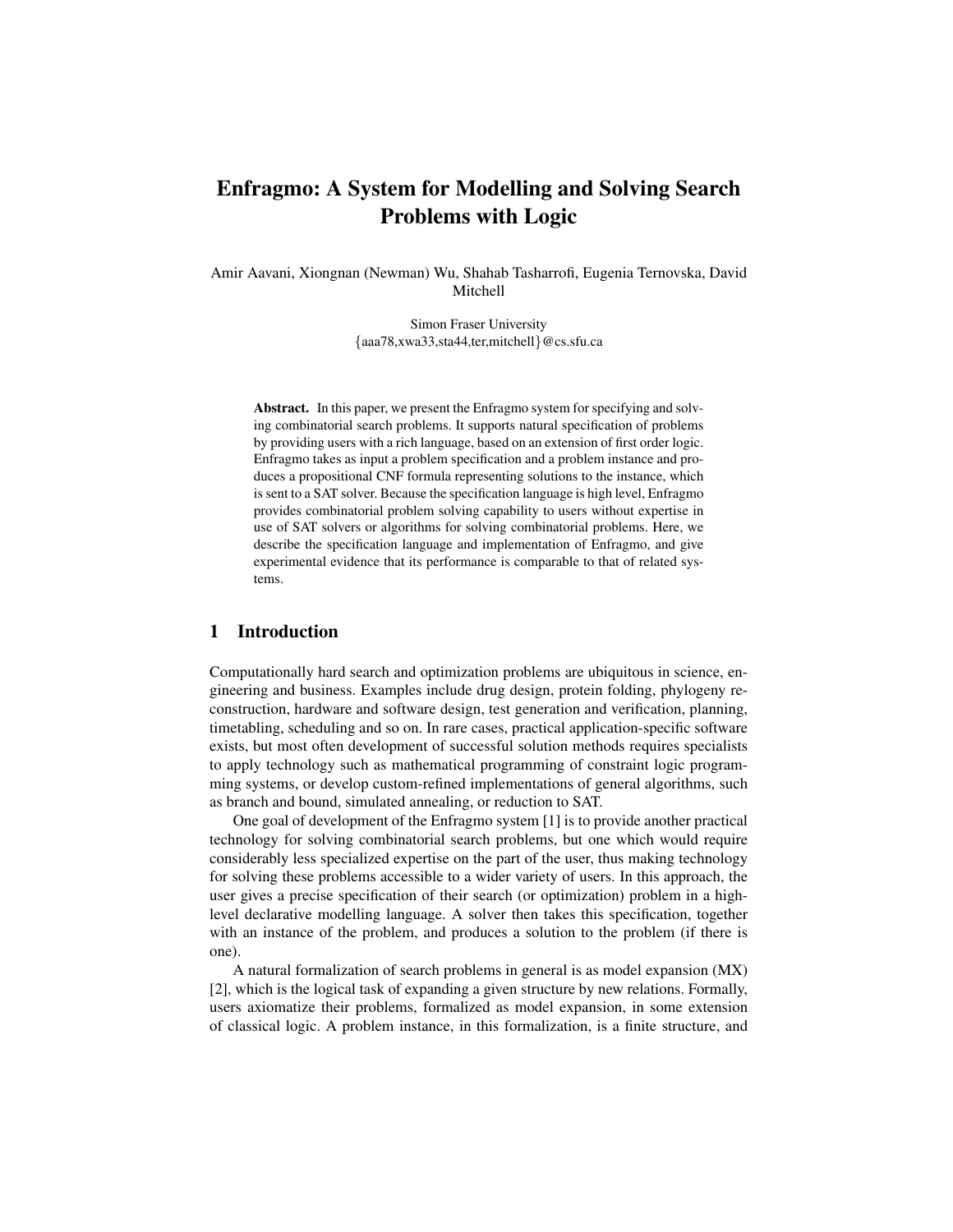solutions to the instance are expansions of this structure that satisfy the specification formula. At present, our focus is on problems in the complexity class NP. For this case, the specification language is based on classical first-order logic (FO). Fagin's theorem [3] states that the problems which can be axiomatized in the existential fragment of second order logic (∃SO) are exactly those in NP, and thus the problems which can be axiomatized as FO MX are exactly the NP search problems.

Enframgo's operation is based on grounding, which is the task of producing a variable-free first-order formula representing the expansions of the instance structure which satisfy the specification formula – in other words, the solutions for the instance. The ground formula is mapped to a propositional CNF formula, which is sent to a SAT solver. For any fixed FO formula, grounding can be carried out in polynomial time, so grounding provides a universal polytime reduction to SAT for problems in NP. (Developing grounding to other languages, for example to use SMT solvers, is a promising direction which we have begun exploring.) An important advantage in solving through grounding and transformation to SAT, or other standard ground language, is that the performance of ground solvers is constantly being improved, and we can always select from the best solvers available.

Many interesting real-world problems cannot be conveniently expressed in pure FO MX, in particular if their natural descriptions involve arithmetic or inductive properties. Examples of the former include Knapsack and other problems involving weights or costs, while examples of the latter include the Traveling Salesman problem and other problems involving reachability. To address these issues, Enfragmo's specification language includes a limited use of inductive definitions, and extends classical first order logic with arithmetic and aggregate operators. The authors of [2] emphasized the importance of having inductive definitions in a specification language. In the case of arithmetic, care must be exercised to avoid increasing the expressive power of the language beyond NP, which would prevent polytime grounding to SAT. A theoretical investigation of the issues involved appears in [4–6]. Extension of the basic grounding algorithm of Enfragmo to arithmetic terms, including aggregate operators, is described in [7].

# 2 Specification Language

The specification language of the Enfragmo system is based on multi-sorted classical first-order logic extended with inductive definitions, arithmetic functions, and aggregate operators. We will illustrate the language with two examples, and give brief discussions of some major features. The examples use the actual ASCII input representation. The mapping from logical symbols to ASCII symbols used is given in Table 1. For the full description of the input language, please refer to the Enfragmo manual, which is available from [1].

An Enfragmo specification consists of four main sections, delineated by keywords. The GIVEN: section defines the types and vocabulary used in the specification. The FIND: section identifies the vocabulary symbols for which the solver must find interpretations, that is, the functions and relations which will constitute a solution. Interpretations of the remaining vocabulary symbols are given by the problem instance. The third part consists of one or more PHASE: sections, each of which contains an optional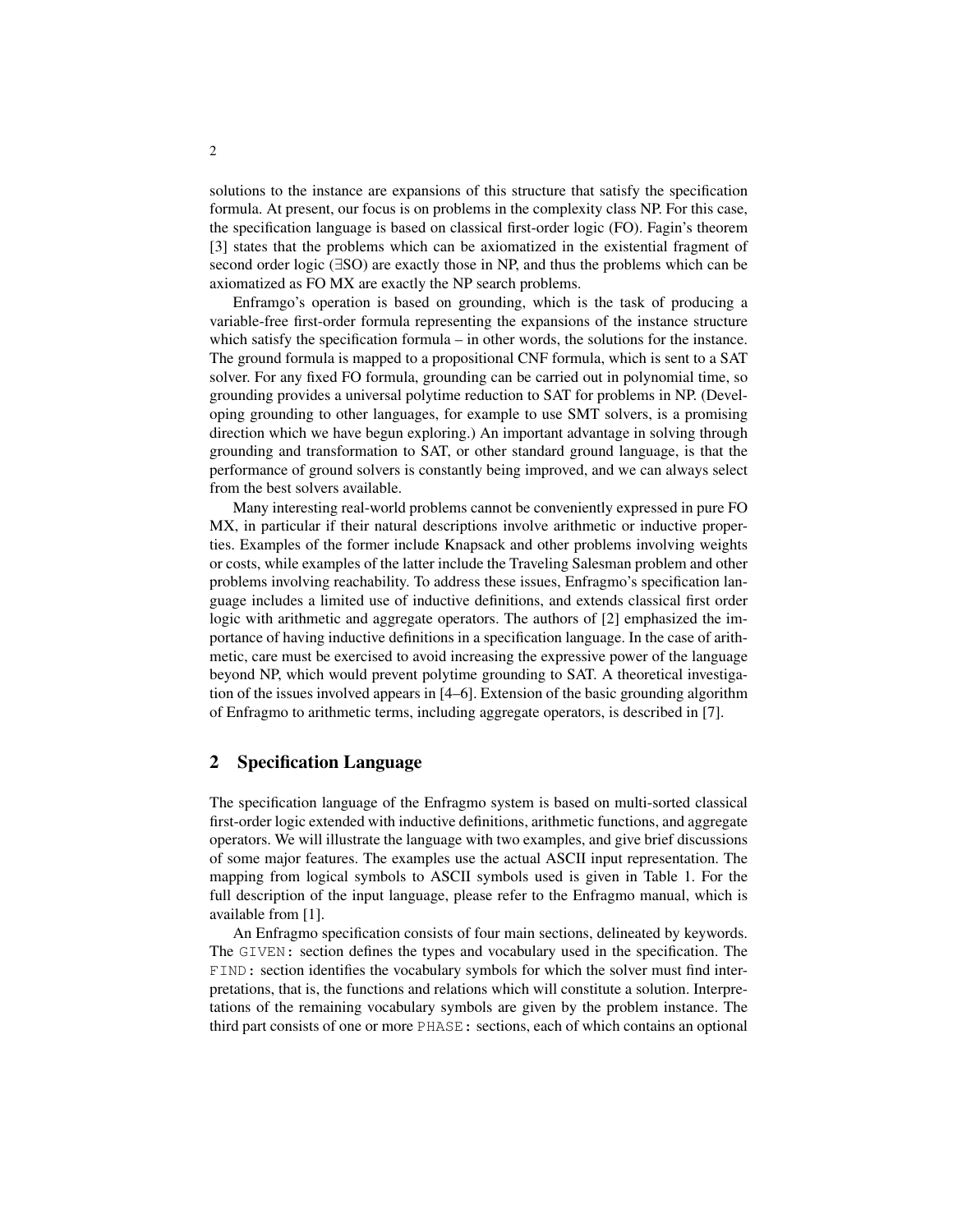Table 1. ASCII Equivalents for Logical Symbols

| Logical Symbol                 |  |  |  |  |
|--------------------------------|--|--|--|--|
| ASCII Representation $ ! ? $ & |  |  |  |  |

```
GIVEN:
  TYPES: Vtx Clr;
  PREDICATES: Edge(Vtx,Vtx), Colour(Vtx,Clr);
FIND: Colour;
  // expansion predicate(s) are listed under FIND
  //(instance predicates are those that are not expansion)
PHASE:
SATISFYING:
  // every vertex has at least one colour
  !v:Vtx : ?c:Clr : Colour(v,c);
  // no vertex has more than one colour
   !v:Vtx c:Clr : Colour(v,c) => ~?c2:Clr < c : Colour(v,c2);
  // no two vertices of the same colour are adjacent
   !u:Vtx v:Vtx c:Clr : Colour(u,c) & Colour(v,c) => kEdge(u,v);
PRINT: Colour; // solution can be printed
```
Fig. 1. Enfragmo specification of  $K$ -colouring.

FIXPOINT: part, which provided an inductive definition, followed by a SATISFYING: part, which consists of a set of sentences in the extended first order logic. If there are multiple PHASE: sections, the define a sequence of expansions. One way such a sequence can be used is to carry out a kind of pre-processing or post-processing, which may support more convenient axiomatizations or more efficient solving. An example is provided in the section on inductive definitions below. Finally, the PRINT: section identifies relations that are to be displayed, if a solution is found.

*Example 1 (Graph K-Colouring).* Graph colouring is a classic and well-studied NPhard search problem. The task is to colour vertices of a given graph using colours from a given set of K colours, so that no two adjacent vertices have the same colour. To axiomatize this problem, we introduce two sorts, vertices and colours. The axiomatization says that there is a binary relation Colour which must be a proper colouring of the vertices. The corresponding Enfragmo specification is given in Figure 1.

Arithmetic and Aggregates Enfragmo specifications have two kinds of types: integer types and enumerated types. Terms of integer types may use the arithmetic functions  $+,$ −, ∗, and ABS(·), which have their standard meaning for the integers. Arithmetic terms also include the aggregate operators maximum, minimum, sum, and cardinality. In the following, if  $\phi(\bar{x})$  is a formula with free variables  $\bar{x}$ , then  $\phi^{\mathcal{B}}[\bar{a}]$  denotes the truth value of  $\phi$  in structure B when the variables  $\bar{x}$  denote the domain elements  $\bar{z}$ , and similarly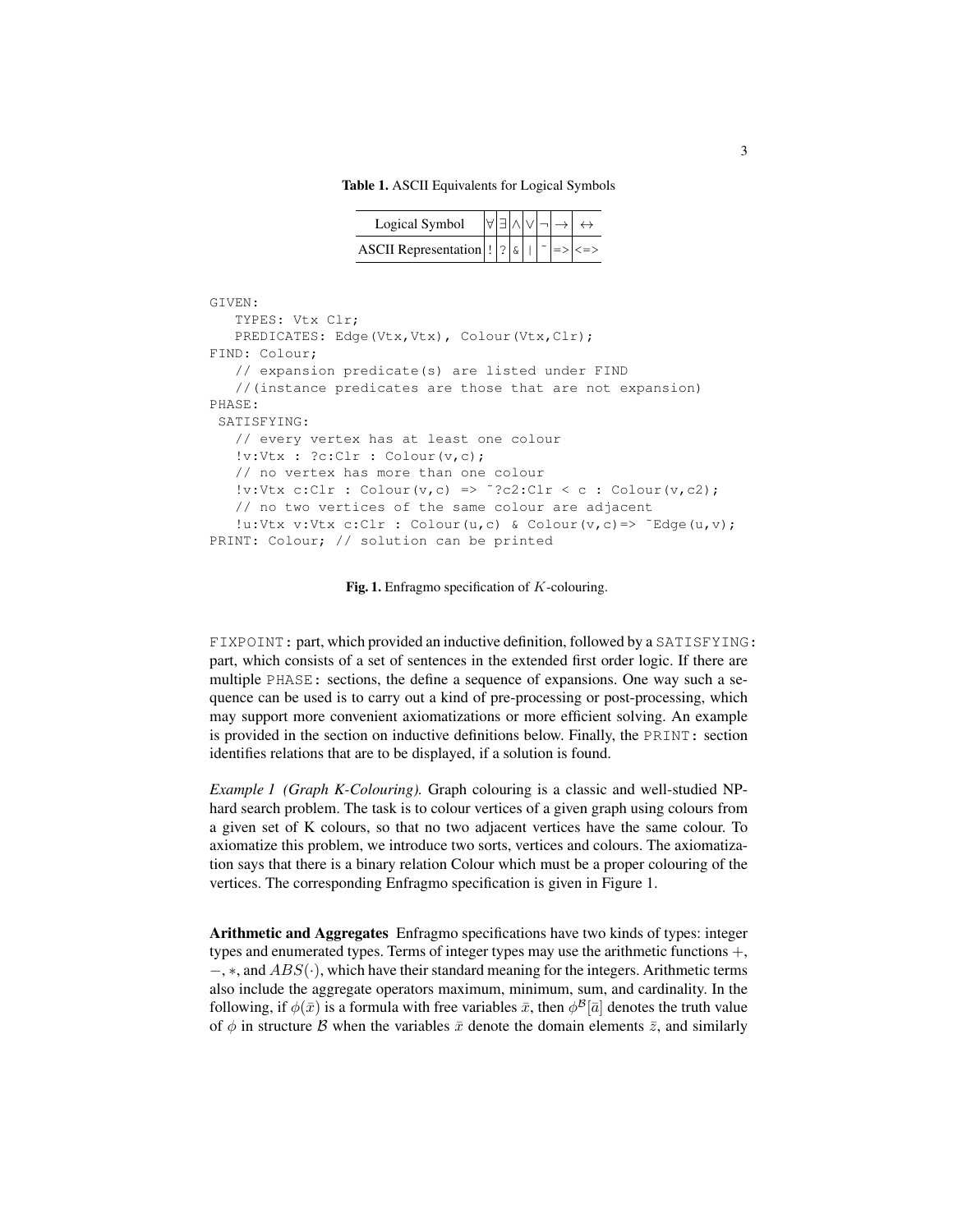for terms  $t(\bar{x})$ . The aggregate terms are defined, as follows, with respect to a structure  $\beta$  in which the formula containing the term is true.

 $Max_{\bar{x}}\{t(\bar{x},\bar{y}) : \phi(\bar{x},\bar{y}); d_M\}$  denotes, for any instantiation  $\bar{b}$  for  $\bar{y}$ , the maximum value obtained by  $t^{\vec{B}}[\bar{a},\bar{b}]$  over instantiations  $\bar{a}$  for  $\bar{x}$  for which  $\phi^{\vec{B}}[\bar{a},\bar{b}]$  is true, or  $d_M$  (the default value) if there are none.

 $Min_{\bar{x}}\{t(\bar{x},\bar{y}): \phi(\bar{x},\bar{y}); d_m\}$  is defined dually to Max.

 $Sum_{\bar{x}}\{t(\bar{x}, \bar{y}) : \phi(\bar{x}, \bar{y})\}$ , denotes, for any instantiation  $\bar{b}$  for  $\bar{y}$ , the sum of all values  $t^{\mathcal{B}}[\bar{a}, \bar{b}]$  over instantiations  $\bar{a}$  for  $\bar{x}$  for which  $\phi^{\mathcal{B}}[\bar{a}, \bar{b}]$  is true.

 $Count_{\bar{x}}\{\phi(\bar{x}, \bar{y})\}$  denotes, for any instantiation  $\bar{b}$  for  $\bar{y}$ , the number of tuples  $\bar{a}$  for which  $\phi^{\mathcal{B}}[\overline{a}, \overline{b}]$  is true.

Example 2 illustrates use of arithmetic terms, including sum and count aggregates.

*Example 2 (A Knapsack Problem Variant).* Consider the following variation of the knapsack problem: We are given a set of items (loads)  $L = \{l_1, \dots, l_n\}$ , each with an integer weight  $W(l_i)$ , and m knapsacks  $K = \{k_1, \dots, k_m\}$ . The task is to put the n items into the  $m$  knapsacks, while satisfying the following constraints. 1) Certain items must go into preassigned knapsacks, as specified by the binary instance predicate P; 2) H of the m knapsacks are high capacity, and can hold items with total weight  $Cap_H$ , while the remainder have capacity  $Cap<sub>L</sub>$ ; 3) No knapsack may contain two items with weights that differ by more than D. Each of  $Cap_H, Cap_L$  and D is an instance function with arity zero, i.e. a given constant. An Enfragmo specification for this problem is given in Figure 2. Q is the mapping of items to knapsacks that must be constructed.

Inductive Definitions Enfragmo supports a limited use of inductive definitions. In the current implementation, the open predicates [2] in a definition must be instance predicates, or have been constructed explicitly in a previous Phase: section. Even this limited form has proved to be very useful in practice. These definitions can be used to efficiently compute useful information, such as a bound or partial solution, which can be used later to help solve a problem more efficiently. For example, Graph Colouring can be solved more efficiently by having inductive definitions in an initial group of phases compute a maximal clique in the graph, and pre-assign distinct colours to the vertices in that clique. (A further improvement might be to construct a maximal clique containing a vertex of maximum degree.) Then a final phase can construct a colouring of the graph restricted by the pre-computed colouring of the large clique. Use of these inductive definitions can also support writing of natural axiomatizations, by allowing the introduction of defined terms without incurring a performance penalty.

#### 3 Implementation

Enfragmo's input is a problem specification, stated in the language described in Section 2, together with a description of an instance. (The syntax for specifying instances is described in the manual. Eventually, instances may be retrieved by queries to a database or other source.) The phases in the specification are solved one-by-one, in the order written. For each phase, any predicates defined by an inductive definition are computed, and then the satisfying phase is solved by grounding. This in turn involves three stages: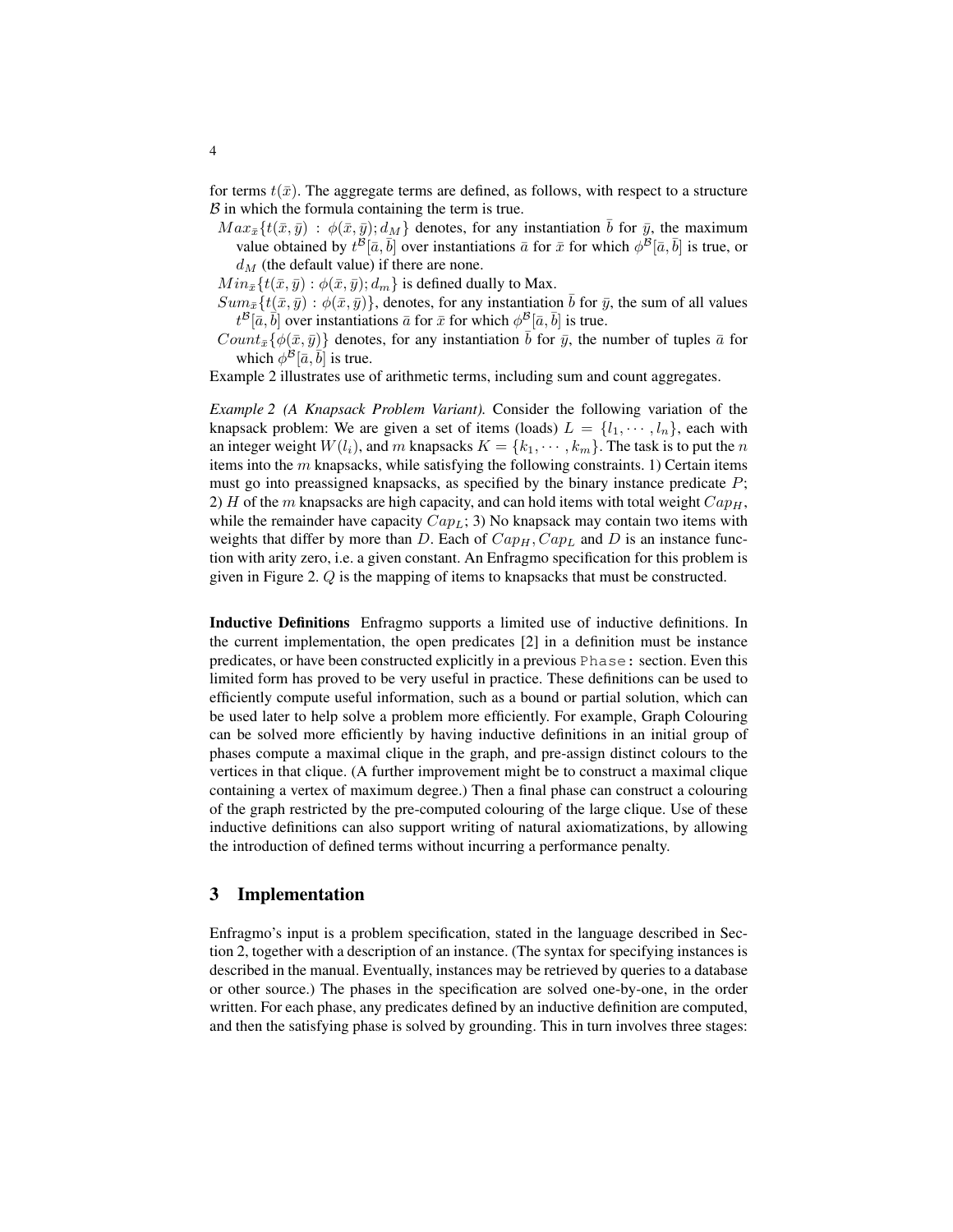```
GIVEN:
  TYPES: Item Knaps;
  INTTYPES: Weight ItemCount;
  PREDICATES: P(Item, Knaps) Q(Item, Knaps);
   FUNCTIONS:
     W(Item): Weight
     Cap_H(): Weight
     Cap_L(): Weight
     D(): Weight
     H(): ItemCount;
FIND: Q;
PHASE:
 SATISFYING:
   // Q is a function mapping items to knapsacks
   !l:Item : ?k:Knaps : Q(l, k);
   !l:Item k1:Knaps k2:Knaps : Q(1, k1) & Q(1, k2) => k1 = k2;
   // Q agrees with the pre-assignment P
   !l:Item k:Knaps : P(1, k) \Rightarrow Q(1, k);
   // The total weight in each knapsack is at most Cap_H
   !k:Knaps: SUM{l:Item; W(l); Q(l, k)} <= Cap_H();// At most H knapsacks have total weight greater than Cap_L
   COUNT{k:Knaps; SUM{l:Item; W(1); O(1, k)} > Cap L()} <= H();
   // Items in a knapsack differ in weight by at most D
   !k:Knaps l1:Item l2:Item : Q(l1, k) & Q(l2, k)
                                 \Rightarrow ABS(W(11) - W(12)) <= D();
PRINT: Q;
```
Fig. 2. Enfragmo specification for Knapsack variant.

1) grounding each formula with respect to the instance to produce a ground FO formula representing the solutions; 2) the ground formula is transformed to a propositional CNF formula; 3) a SAT solver is called on the CNF formula; 4) if the SAT solver reports a satisfying assignment, it is mapped back to a description of a solution in the vocabulary of the specification.

Grounding Enfragmo computes a grounding of a formula bottom up, in a process analogous to bottom up evaluation of a database query using the relational algebra. Here, an extension of the relational algebra is used, in which an formula is associated with each tuple. A tuple contains domain elements, and the associated formula is (equivalent to) a ground instance of a sub-formula of the specification formula, with variables instantiated by constants denoting the domain elements in the tuple. An "answer" to a sub-formula of the specification formula is an extended table representing all instantiations of the sub-formula. Similarly, and answer to a terms is a set of triples, each consisting of an instantiation of the arguments, a value the term may denote, and a formula. Details can be found in [7] and [8]. The answer for a sentence consists of an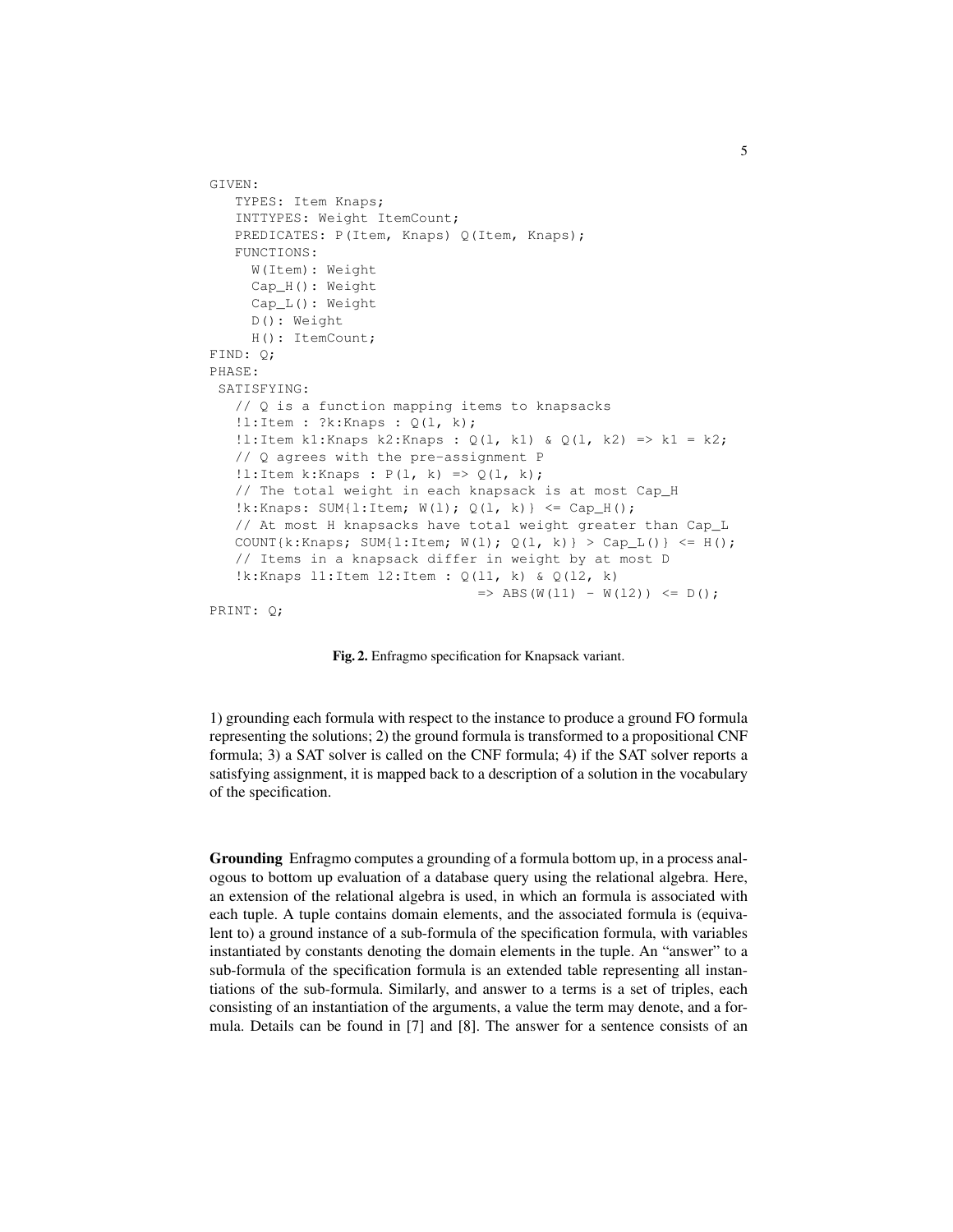empty tuple associated with a formula that is a grounding of the sentence with respect to the instance.

Efficiency of this grounding method requires using suitable data structures. For efficiency, all formulas in computed answers are represented in a dag which is constructed as the operations of the algebra are applied. Next we briefly describe some aspects of the implementation of tables representing answers.

In the tables representing answers to formulas, it is natural have non-existence of a tuple correspond to associating the formula False with the tuple. However, negating a sparse table with this convention produces a very dense table in which many tuples are associated with the formula True. To help keep tables sparse, we employ two kinds of tables, one in which absence of a tuple corresponds to False, and one where it corresponds to True. Details on design and performance of True/False tables are given in [8]. It is often the case that, in an answer for a sub-formula, the instantiated formulas are independent of the instantiations of some of the free variables. In this case, the table explicitly records only the partial instantiations that are needed. This method is described in [9] and [8] as tables with "hidden variables".

A simple term is a term whose denotation can be computed (with respect to an instance), just using the assignments to its free variables. For example,  $W(l)$  in Example 2 is a simple term. The formula for each tuple in an answer to a simple term is either True or False. A term which is not simple is called complex. The Count aggregate used in Example 2 is a complex term, because its value depends on the expansion predicate Q (the solution). To represent the answer to a complex term occurring as an argument to sub-formula  $\phi$ , we have two data-structures: 1) A hash-map which maps each value o which term t may denote to a table which is an answer to the formula  $t(\bar{x}) = o$ , and 2) A table which can be viewed as being the answer to the formula  $\phi(\bar{x}, y) : t(\bar{x}) = y$ . Methods for efficiently constructing the answers to complex terms, such as terms containing nested count and sum aggregates, are examined in [7] and [10].

CNF Transformation The set of answers for the sentences of a specification are then transformed to a propositional CNF formula. As usual, this is done using a refinement of Tseitin's polytime transformation to CNF [11]. Refinements include re-writing the formula into negation normal form, so negations occur only on atoms; flattening nested conjunctions and disjunctions; and in some cases merging of identical sub-formulas.

# 4 Experimental Evaluation

In this section, we compare the performance of Enfragmo to other grounding-based systems. A set of NP-hard of problems were chosen from [12]. We excluded problems for which all instances in the collection are easy. We also excluded problems where the sum aggregate is central, as the current implementation of sum in Enfragmo is preliminary and does not perform well. (We are currently studying better methods for sum. For example, see [13]). The other solvers are Clingo (v 3.0.3) [14], DLV (v 2010-10- 14) [15], and IDP (v 2.20) [16]. For each system, we used specifications provided by the system authors, obtained from [12]. The experiments were run on an Intel Xeon L5420 quad-core 2.5 GHz processor, with a timeout of 600 seconds. All specifications,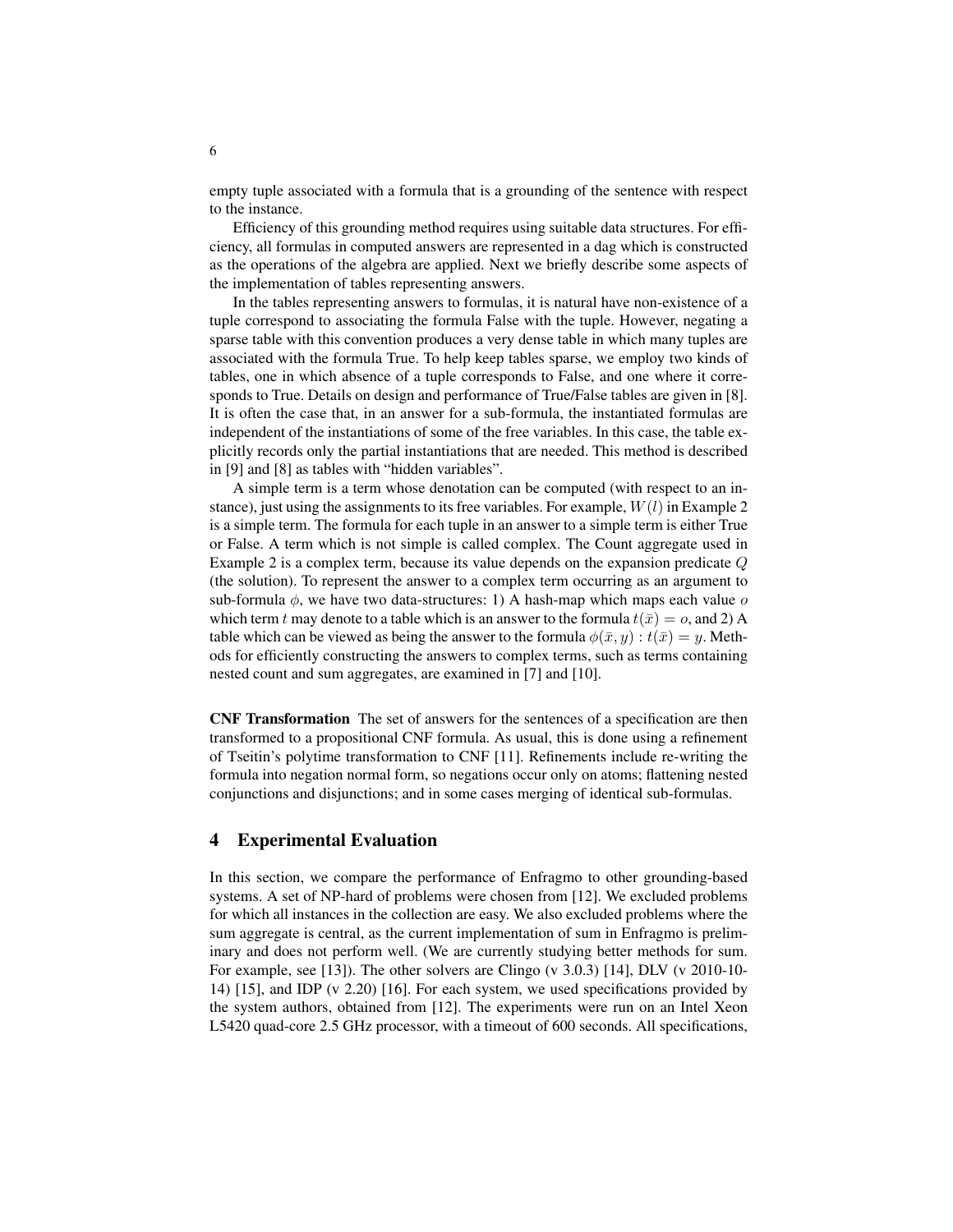instances, and scripts used for the experiments can be downloaded from [1]. The results are given in Table 2. The entry n/t indicates that n instances were solved, each within the 600 second timeout, in a total time of t seconds. The time t includes the time for all the runs that timed out.

| Problem                | # of Instances | Clingo  | DLV     | <b>IDP</b> | Enfragmo                               |
|------------------------|----------------|---------|---------|------------|----------------------------------------|
| <b>GraphColoring</b>   | 29             | 9/12400 | 8/13398 | 9/12199    | 27/6965                                |
| <b>HamiltonianPath</b> | 29             | 29/1.6  | 20/6856 | 29/2.1     | 29/308                                 |
| <b>SchurNumbers</b>    | 29             | 29/889  | 18/8273 | 28/1452    | 29/643                                 |
| <b>BlockedNOueens</b>  | 29             | 29/165  | 28/9870 | 29/896     | 29/1278                                |
| ConnectedDominatingSet | 20             | 20/969  | 13/6190 | 17/3258    | 19/2038                                |
| DisjunctiveScheduling  | 10             | 10/1174 | 5/3581  | 10/1008    | 10/421                                 |
| Total                  | 146            |         |         |            | 126/15601 92/48170 122/18818 143/11656 |

Table 2. Performance comparison of Enfragmo and other systems. The entry n/t means that n instances were solved in total time of t seconds. The 600-second timeouts are included in the times. The best result for each problem is in bold.

Table 2 shows that Enfragmo was able to solve almost all the instances in the collection, and performed the best on three of the six problems. Enfragmo also performed the best by the aggregate measures of total number of instances solved and total time spent.

# 5 Conclusion

We presented the Enfragmo system for modelling and solving combinatorial search problems. It provides users with a convenient way to specify and solve computationally hard problems, in particular search problems whose decision versions are in the complexity class NP. The performance of the Enfragmo system is comparable to that of related systems.

# References

- 1. http://www.cs.sfu.ca/research/groups/mxp/.
- 2. Mitchell, D., Ternovska, E.: A framework for representing and solving NP search problems. In: Proc. AAAI. (2005) 430–435
- 3. Fagin, R.: Generalized first-order spectra and polynomial-time recognizable sets. Complexity of Computation (1974) 43–74
- 4. Ternovska, E., Mitchell, D.: Declarative programming of search problems with built-in arithmetic. In: Proc. of IJCAI. (2009) 942–947